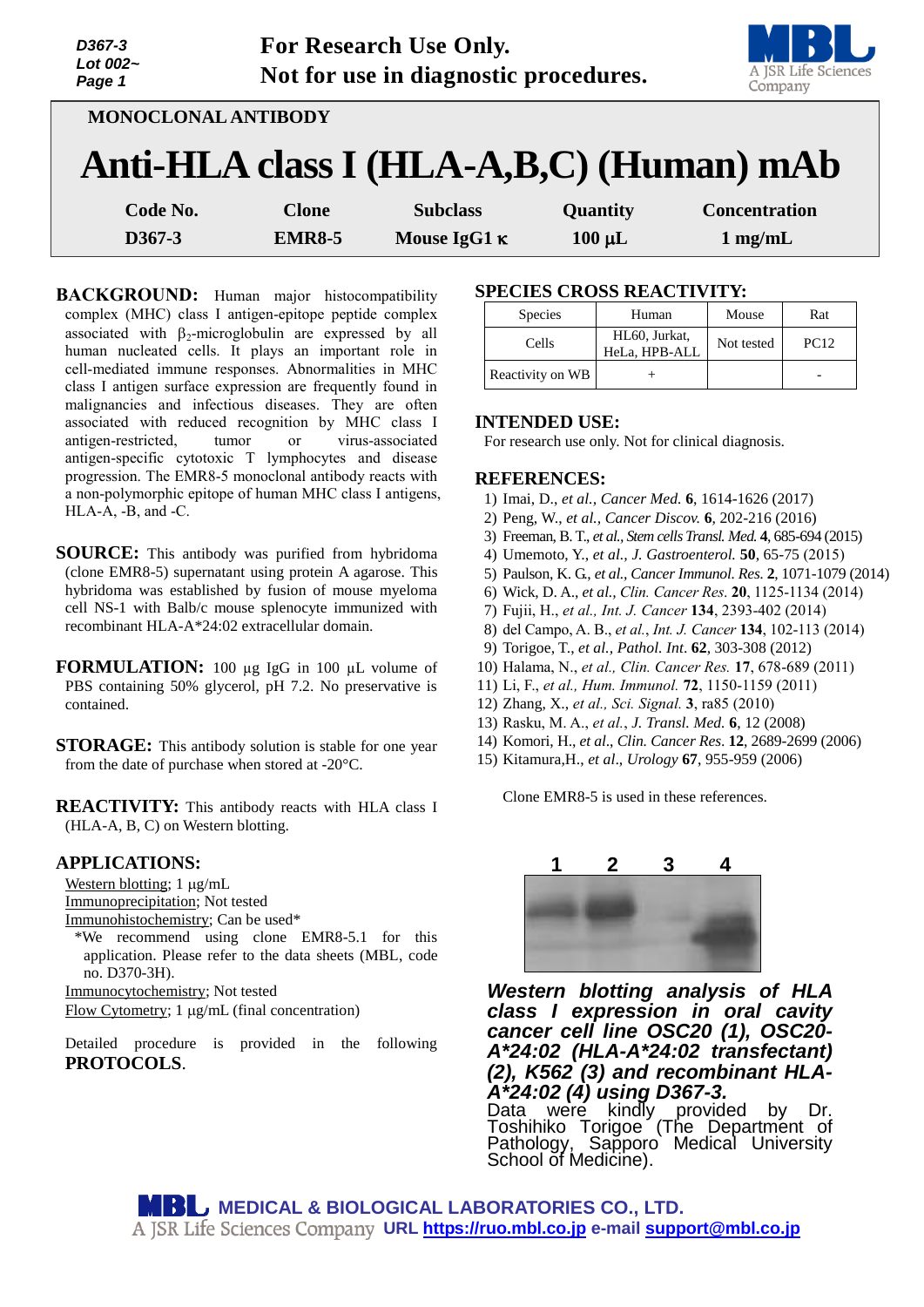

*Western blotting analysis of D367-3 reactivity using recombinant of MHC class I heavy chains extracellular domain.*

| $1: A*01:01$       | $2: A*02:01$           | $3: A*02:06$ | $4: A*02:07$  | $5: A*03:01$             | 6: $A*11:01$  |  |  |  |  |
|--------------------|------------------------|--------------|---------------|--------------------------|---------------|--|--|--|--|
| 7: A*23:01         | 8: A*24:02 (immunogen) |              | $9: A*26:01$  | 10: A*29:02              | $11: A*31:01$ |  |  |  |  |
| 12: A*33:03        | 13: B*07:02            | 14: B*08:01  | 15: B*15:01   | 16: B <sup>*</sup> 15:02 | 17: B*35:01   |  |  |  |  |
| 18: B*35:05        | 19: B*40:01            | 20: B*40:02  | $21: B*40:06$ | $22: B*42:01$            | $23: B*44:02$ |  |  |  |  |
| 24: B*44:03        | 25: B*51:01            | 26: B*52:01  | 27: B*54:01   | 28: Cw*01:02             | 29: Cw*03:03  |  |  |  |  |
| 30: Cw*03:04       | 31: Cw*08:01           | 32: Cw*12:02 | 33: Cw*15:02  | $34: H-2K^b$             | $35: H-2Kd$   |  |  |  |  |
| $36: H-2Db$        | $37: H-2Dd$            | $38: H-2Dk$  | $39: H-2Ld$   | 40: $H - 2K^k$           | $41: A2K^b$   |  |  |  |  |
| 42: $A24K^b$       | 43: RT1.AI             | 44: BF2*1201 | 45: BF2*1501  | 46: Mamu-A*90120-4       |               |  |  |  |  |
| 47: Mamu-A*90120-5 |                        |              |               |                          |               |  |  |  |  |



*Western blotting analysis of HLA class I expression in HL60 (1), Jurkat (2), HeLa (3), HPB-ALL (4) and PC12 (5) using D367-3.*

# **PROTOCOLS:**

### **SDS-PAGE & Western blotting**

- 1) Wash the cells 3 times with PBS and suspend with 1 mL of volume of Laemmli's sample buffer, then sonicate briefly (up to 10 seconds).
- 2) Centrifuge the tube at 12,000 x g for 5 minutes at 4°C.
- 3) Boil the samples for 2 minutes and centrifuge. Load 10 L of the sample per lane in a 1 mm thick SDS-polyacrylamide gel for electrophoresis.
- 4) Blot the protein to a polyvinylidene difluoride (PVDF) membrane at 1 mA/cm<sup>2</sup> for 1 hour in a semi-dry transfer system (Transfer Buffer: 25 mM Tris, 190 mM glycine, 20% methanol). See the manufacture's manual for precise transfer procedure.
- 5) To reduce nonspecific binding, soak the membrane in 5% skimmed milk (in PBS, pH 7.2) for 1 hour at room temperature, or overnight at 4°C.
- 6) Incubate the membrane with primary antibody diluted with 1% skimmed milk (in PBS, pH 7.2) as suggested in the **APPLICATIONS** for 1 hour at room temperature. (The concentration of antibody will depend on the conditions.)